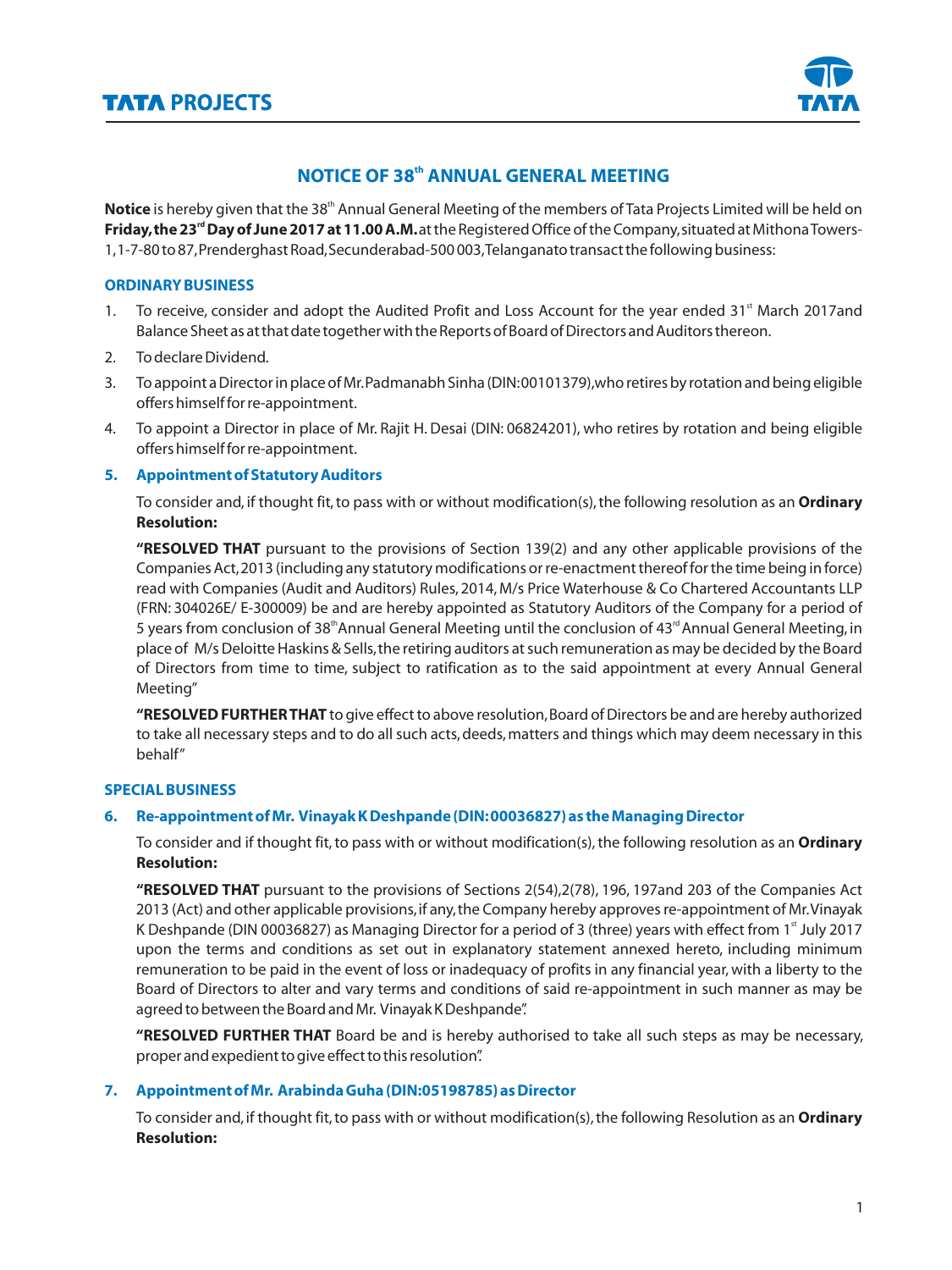**"RESOLVED THAT**in accordance with Articles of Association and in terms of Section 160 of Companies Act,2013 or any amendment thereto or modifications thereof, Mr. Arabinda Guha (DIN 05198785) be and is hereby appointed as a Director with effect from  $1<sup>s</sup>$  July 2017 for an initial period of 2 (two) years, liable to retire by rotation, in respect of whom a notice has been received from a Member in writing, proposing his candidature for the office of Director."

#### **8. Appointment of Mr.Arabinda Guha (DIN 05198785) as the Executive Director**

To consider and, if thought fit,to pass with or without modification(s),the following Resolution as an **Ordinary Resolution:**

**"RESOLVED THAT** pursuant to the provisions of Sections 2(54), 2(78), 196, 197 and 203 of the Companies Act 2013 (Act) and other applicable provisions, if any, the Company hereby approves appointment of Mr. Arabinda Guha (DIN:05198785)as Executive Director of the Company for an initial period of 2 (two) years with effect from 1<sup>st</sup> July 2017 upon the terms and conditions as set out in explanatory statement annexed hereto, including the minimum remuneration to be paid in the event of loss or inadequacy of profits in any financial year,with a liberty to Board of Directors to alter and vary terms and conditions of said appointment in such manner as may be agreed to between the Board and Mr.Arabinda Guha".

**"RESOLVED FURTHER THAT** the Board be and is hereby authorised to take all such steps as may be necessary, proper and expedient to give effect to this resolution".

#### **st 9. Remuneration to Cost Auditors for financial year ended 31 March 2018**

To consider and, if thought fit,to pass with or without modification(s),the following Resolution as an **Ordinary Resolution**

**"RESOLVED THAT** pursuant to provisions of Section 148 and all other applicable provisions of the Companies Act 2013 and the Companies (Audit and Auditors) Rules, 2014 (including any modifications or re-enactment thereof for the time being in force), the company hereby ratifies remuneration of Rs.90,000/-(Rupees Ninety Thousand Only) with reimbursement of conveyance expenses at actual and service tax/GST as applicable, as approved by the Board of Directors, payable to M/s Sarabhayya & Associates, Cost Accountants, bearing Firm Registration Number 101024, appointed by Board of Directors to carry out audit of Company's cost records for year ending 31st March 2018".

"**RESOLVED FURTHER THAT** for the purpose of giving effect to this resolution, Board be and is hereby authorized to do all such acts, deeds, matters and things as it may in its absolute discretion consider necessary, proper or desirable and to settle any question, difficulty or doubt that may arise in this regard".

#### **10. Amendments to Clause IIIA (Main Objects) of Memorandum of Association of the company**

To consider and, if thought fit, to pass with or without modification(s), the following Resolution as a **Special Resolution:**

**"RESOLVED THAT** pursuant to the provisions of Section 13 and other applicable provisions, if any, of the Companies Act, 2013, including any statutory modification or re-enactment thereof for the time being in force and the Rules framed thereunder, as amended from time to time, Memorandum of Association of the Company, be and is hereby altered by replacing the clause IIIA with the following new clause and that the remaining clauses be renumbered accordingly

#### **III A. The Main Objects of the company are**

(1) To bid to alter,acquire,convert,design,erect,establish,construct,execute,carry out,equip,repair,improve, work, develop, operate, administer, maintain, manage or control works and conveniences of all kinds, whether for any Government, Public Body, Local Authority, Company, Trusts, Societies, Individual or any other person, including power generation plants, power transmission and distribution systems, railways, subways, metro rail, Highways, Roads, Expressways, Tunnels, Bridges, tramways, airports, docks, harbours,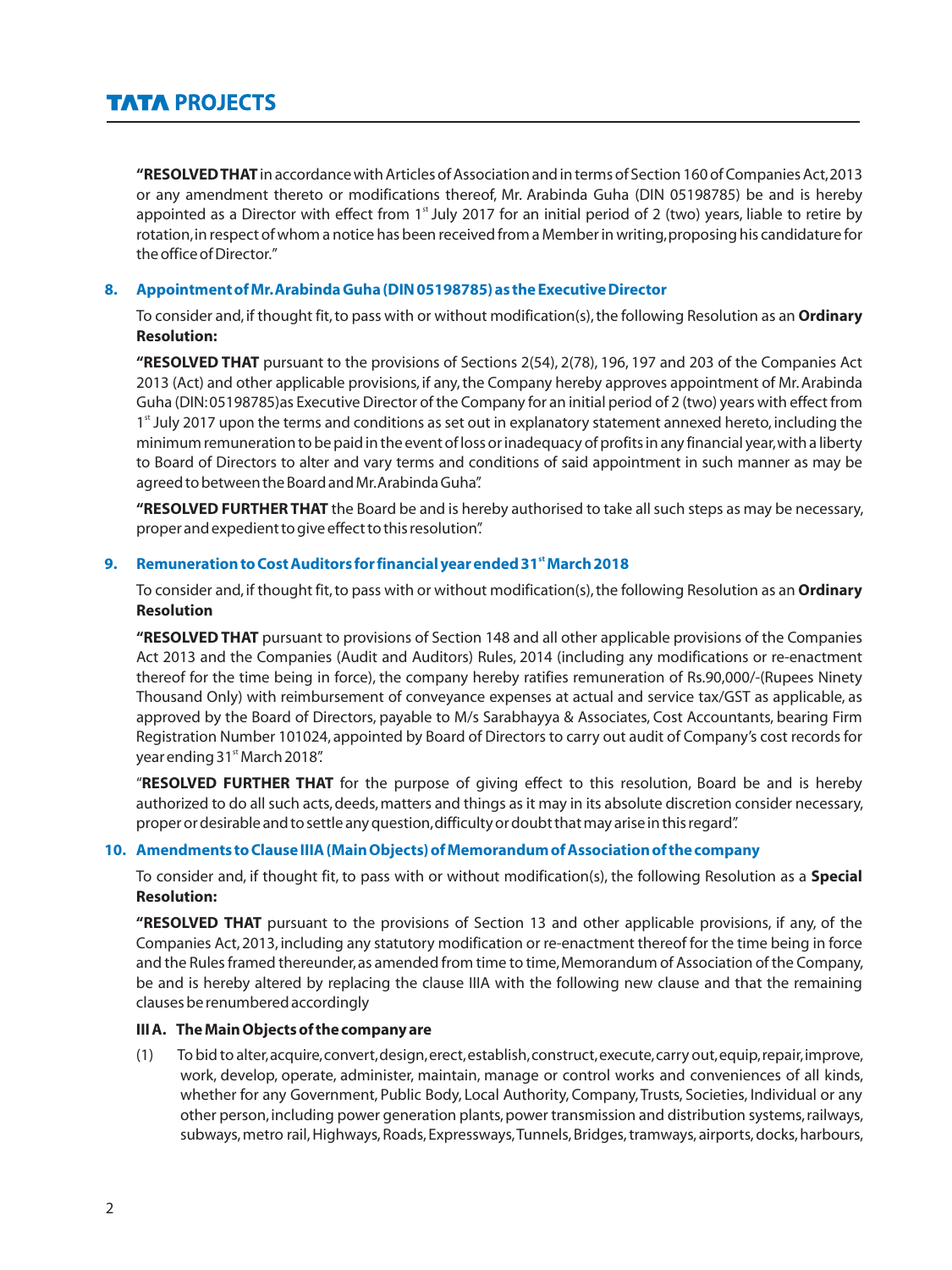

piers, wharves, canals, reservoirs, embankments, irrigations, reclamation, water tanks, improvement of sewage,drainage,sanitary,water,metal,minerals,oil and gas,chemicals,petrochemicals,fertilizer,cement, supply of spare parts, electric light, telephonic, telegraphic and power supply works and hotels, warehouses, markets, all types of buildings, smart cities and all other works or conveniences of public or private utility in any part of the world.

- (2) To carry on business as mechanical engineers, civil engineers, electrical engineers, sanitary and water engineers, plumbers, brass-founders, metal workers, boiler-markers, millwrights, machinists, smiths and toolmakers and to buy, sell, manufacture, repair, convert, alter, let on hire and deal in machinery, implements,rolling-stock and hardware of all kinds in any part of the world.
- (3) To carry on business as engineering consultants to administrations, organisations, undertakings, institutions, industry and business, and to undertake preliminary planning, site development studies, feasibility reports, design engineering, project management, procurement, inspection and expediting services, construction management, training, repair, maintenance and safety services, trial and acceptance testing, operator training, plant betterment services, utility services, including technical and specialised advice on projects in any part of the world.
- (4) To carry on the business of industrial installation, operation,maintenance, automation, product design, data communication, sell, distribute and deal in the supply of machines, equipment, instruments, apparatus,gadgets,devices,fittings,accessories,tools,spares and parts in any part of the world.

**"RESOLVED FURTHER THAT**the Board of Directors be and are hereby severally authorized to file,sign,verify and execute all such e-forms,papers or documents,as may be required and do all such acts,deeds,matters and things as may be necessary and incidental for giving effect to this resolution, including agreeing to any change to the aforesaid Memorandum of Association of the Company, as may be required by the Registrar of Companies, Hyderabad and/or any statutory/regulatory authority or may authorize the officials of the company to give effect to the foregoing resolution."

#### **11. Alteration of Articles of Association of the company**

To consider and, if thought fit, to pass with or without modification(s), the following Resolution as a **Special Resolution:**

**"RESOLVED THAT** pursuant to the provisions of Section 5, 14 and other applicable provisions, if any, of the Companies Act, 2013, including any statutory modification or re-enactment thereof for the time being in force and the Rules framed thereunder, as amended from time to time, the regulations of the company currently contained in Chapter-I of the Articles of Association be replaced with the restated Articles of Association as placed before the meeting,initialed by the Chairman for purposes of identification and the same be adopted as the Articles of Association of the Company in substitution for Chapter -I of existing Articles thereof."

**"RESOLVED FURTHER THAT**there shall be no change to the Chapter II and other parts of Articles of Association"

**"RESOLVED FURTHER THAT** the Board of Directors be and are hereby severally authorized to file,sign,verify and execute all such e-forms,papers or documents,as may be required and do all such acts,deeds,matters and things as may be necessary and incidental for giving effect to this Resolution,including agreeing to any change to the aforesaid Articles of Association of the Company,as may be required by the ROC and/or any statutory/regulatory authority or may authorize the officials of the company to give effect to the foregoing resolution."

## **12. Approval of limits for the Loans,Guarantees and Investment by the Company as per Section 186 of the Companies Act,2013**

To consider and, if thought fit, to pass with or without modification(s), the following Resolution as a **Special Resolution:**

**"RESOLVED THAT** pursuant to the provisions of Section 186 and any other applicable provisions of the Companies Act,2013 ("the Act") and Rules made there under (including any statutory modification(s) thereof for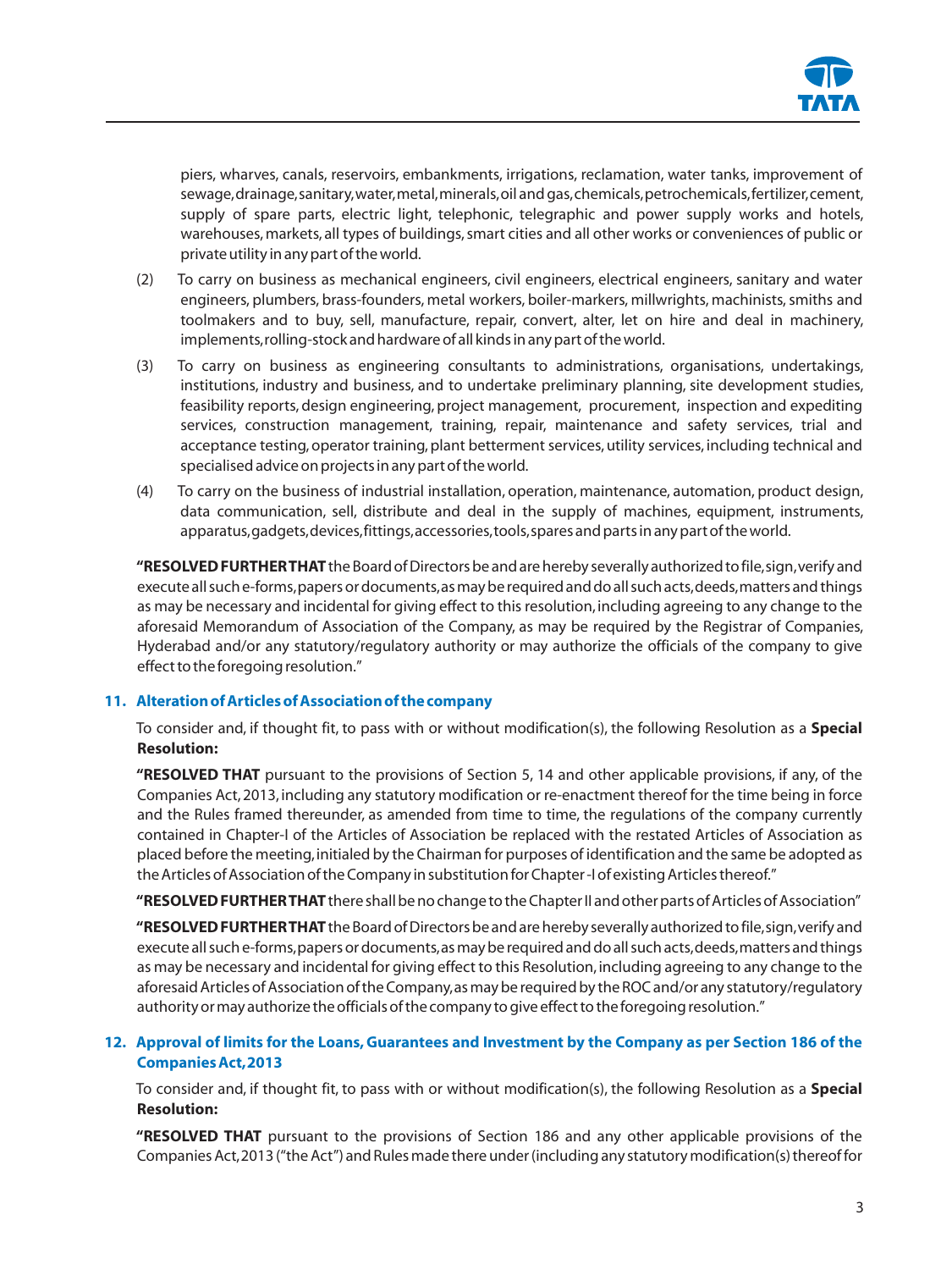the time being in force and as may be enacted from time to time), consent of members be and is hereby accorded to the Board of Directors to give loans to/ invest in shares, debentures and securities etc., to give corporate guarantees, on behalf of the Company, up to a sum not exceeding Rs. 1500 crore (Rupees One Thousand and Five Hundred Crores only) in aggregate in Joint Ventures, subsidiaries or any other associate companies'/ body corporate / SPVs/JVs or other form of entity / entities which the Company may be required to form or acquire or as may be approved by the Board of Directors, from time to time, and as they may deem fit, notwithstanding the fact that the said loans/ investments/ guarantees together with the loans / investments / guarantees already made/ provided may exceed 60% of its paid up share capital,free reserves or 100% of its free reserves whichever is more.

**"RESOLVED FURTHER THAT** the Board of Directors of the Company (including any Committee thereof) be and is hereby authorized to do all such acts, deeds and things as may be appropriate and necessary in the best interest of the Company and its shareholders for the purpose of making loans/ investments/ giving guarantees etc.on behalf of the Company,from time to time or may authorize the officials of the company to give effect to the foregoing resolution."

#### **NOTES**

- 1) A member of the Company entitled to attend and vote at the meeting is entitled to appoint a proxy to attend and vote instead of himself on a poll and a proxy need not be a member of the Company.Proxies in order to be effective must be received at the Company's Registered Office not less than 48 hours before the meeting.
- 2) Members are requested to note that a person can act as a proxy on behalf of members not exceeding fifty and holding in the aggregate not more than 10% of the total share capital of the Company carrying voting rights. In case a proxy is proposed to be appointed by a member holding more than 10% of the total share capital of the company carrying voting rights,then such proxy shall not act as a proxy for any other person or shareholder.
- 3) Corporate members intending to send their authorized representative to attend the Annual General Meeting are requested to send a certified copy of the Board Resolution authorizing the representative to attend and vote on their behalf at the meeting.
- 4) Relevant explanatory statement pursuant to Section 102 of the Companies Act 2013 is annexed hereto.

By Order of the Board of Directors

Dated: 8<sup>th</sup> June, 2017

**Registered Office:** Mithona Towers-1,1-7-80 to 87 **Dr. A. Raja Mogili** Prenderghast Road, Secunderabad-500 003 Company Secretary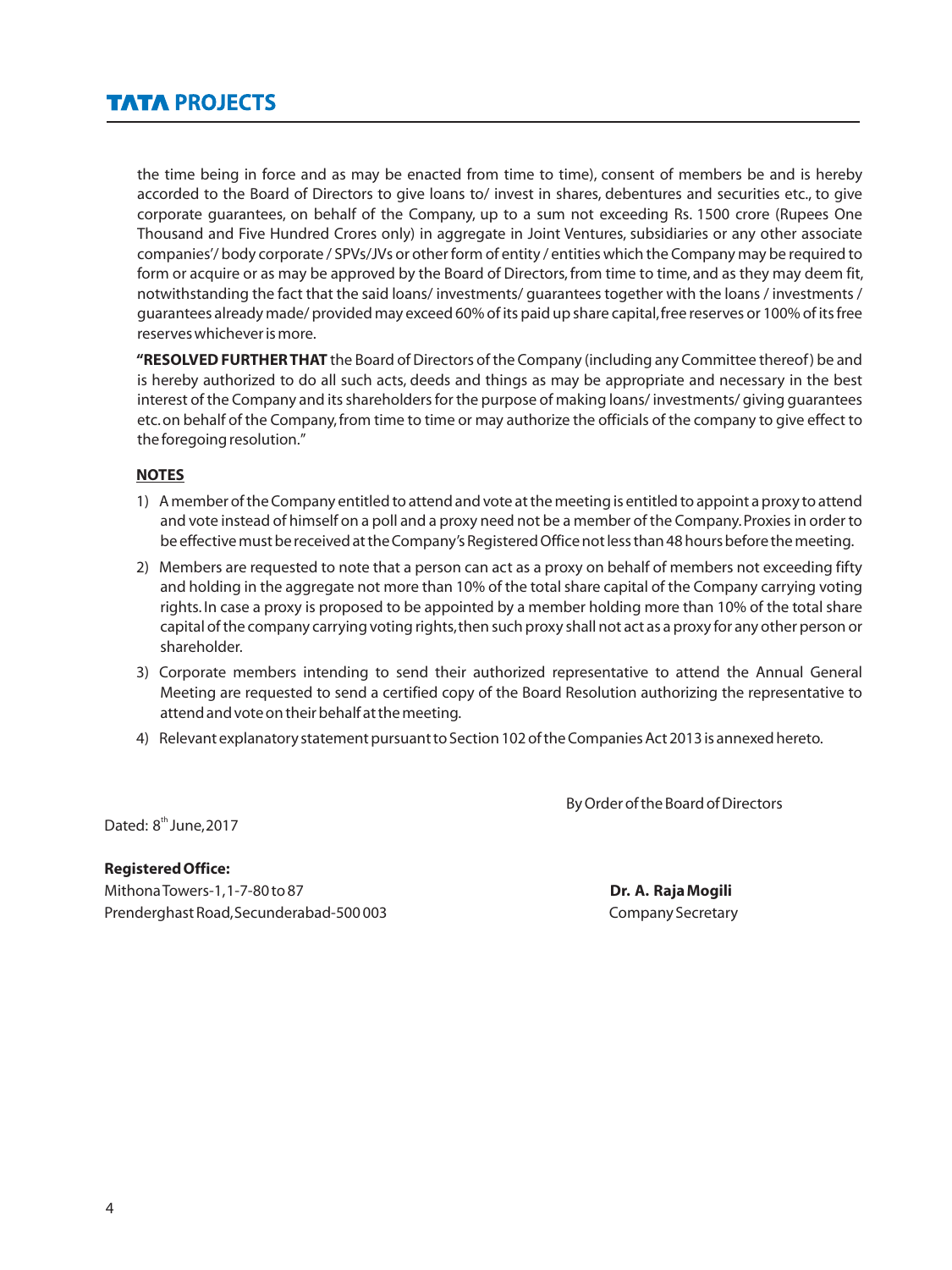

# **EXPLANATORY STATEMENT**

Pursuant to Section 102 of the Companies Act 2013 (the Act), the following Explanatory Statement sets out material facts relating to Special Business mentioned in the accompanying Notice dated 8<sup>th</sup> June 2017 and should be taken as forming part of the said Notice.

## **ITEM NO.6: Re-appointment of Mr.Vinayak K Deshpande as the Managing Director**

Pursuant to recommendations of the Nomination and Remuneration Committee, the Board of Directors at their meeting held on 12<sup>th</sup> May 2017 re-appointed Mr. Vinayak K Deshpande (DIN 00036827) as Managing Director with effect from 1<sup>st</sup> July 2017.

The principal terms and conditions of re-appointment of **Mr.Vinayak K Deshpande as Managing Director** *inter alia*  contain the following.

**I.** Subject to supervision and control of the Board of Directors of the Company, Managing Director shall be in charge of affairs of the Company and exercise such functions and powers as may be entrusted to him by the Board of Directors from time to time.

#### **st II Period of Agreement: 3 years effective from 1 July 2017.**

#### **III. Remuneration:**

#### **a. Remuneration**

Basic salary of Rs.8.00 Lakhs per month upto a maximum of Rs.12.00 Lakhs per month as may be decided by the Board. The annual merit-based increments which will be effective 1<sup>st</sup> April each year will be decided by the Board,taking into account the Company's performance as well.

#### **b. Benefits,Perquisites & Allowances**

In addition to the salary and commission payable,the Managing Director shall also be entitled to perquisites and allowances as under:

A. Rent-free residential accommodation (furnished or otherwise)

The Company bearing the cost of repairs, maintenance, society charges and utilities (e.g., gas, electricity and water charges) for the said accommodation

OR

House Rent, House Maintenance and Utility Allowances aggregating to 85% of the basic salary. *(in case residential accommodation is not provided by the Company)*

- B. Hospitalization,Transport,Telecommunication and other facilities:
	- (i) Hospitalization and major medical expenses for self,spouse and dependent (minor) children;
	- (ii) Car,with driver provided,maintained by the Company for official and personal use;
	- (iii) Telecommunication facilities including broadband,internet and fax;and
	- (iv) Housing Loan as per the Rules of the Company
- C. Other perquisites and allowances given below subject to a maximum of 55% of the annual salary; The categories of perquisites / allowances to be included within the 55% limit shall be

| SI. No. | <b>Particulars</b>                  |                            | Percentage |
|---------|-------------------------------------|----------------------------|------------|
| a       | Allowances                          |                            | 33.34%     |
| b       | Leave Travel Concession / Allowance |                            | 8.33%      |
|         | Medical allowance                   |                            | 8.33%      |
| d       | Personal Accident Insurance         |                            | 5.00%      |
| e       | Club Membership fees                | actual subject to a cap of |            |
|         | Total                               |                            | 55.00%     |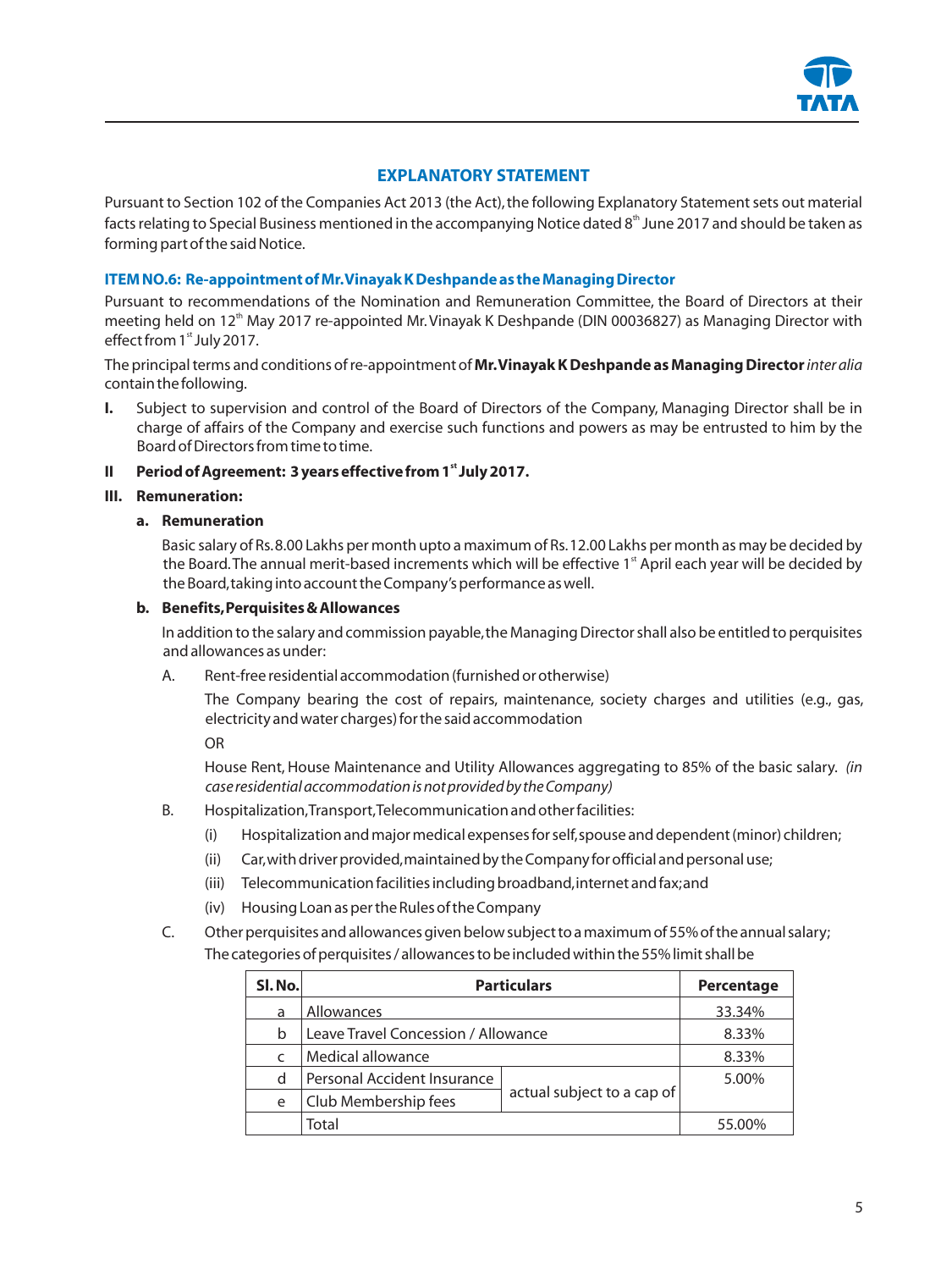The perquisites shall be valued as per the Income-Tax Rules,wherever applicable and in the absence of any such rules, perquisites shall be evaluated at actual cost. Provision for use of the Company's car for official duties and telephone at residence (including payment for local calls and long distance official calls) shall not be included in the computation of perquisites for the purpose of calculating the said ceiling.

Company's contribution to Provident Fund and Superannuation or Annuity Fund, to the extent these either singly or together are not taxable under the Income Tax Act,gratuity payable as per the rules of the Company and encashment of leave at the end of the tenure shall not be included in the computation of limits for the remuneration or perquisites aforesaid.

#### **c. Commission**

Such remuneration by way of commission,in addition to salary and perquisites and allowances payable,to be merit-based and calculated with reference to net profit of the Company in a particular financial year, as may be determined by the Board of Directors of the Company at the end of each financial year, subject to the overall ceilings stipulated in Act.The Commission shall be paid after the Annual Accounts are approved by the Board of Directors and adopted by the shareholders.

#### **d. Minimum Remuneration**

Notwithstanding anything to the contrary herein contained where,in any financial year during the currency of the tenure of the Managing Director, Company has no profits or its profits are inadequate, the Company will pay remuneration by way of salary and perquisites and allowances as specified above.

#### **IV. Termination**

The employment of the Managing Director may be terminated by giving six months' notice from either the Company or the Managing Director or by paying six months'remuneration in lieu of such notice.

The employment of the Managing Director may be terminated by the Company without notice or payment in lieu of notice if (i) he is found guilty of any gross negligence, default or misconduct with or affecting the business of the Company, its subsidiaries or associates (ii) in the event of any serious or repeated or continuing breach (after prior warning) or non-observance of any stipulations contained in the terms of his appointment,or (iii) in the event the Board loses confidence in him.

- **V.** The terms and conditions of the said appointment and/or agreement may be altered and varied from time to time by the Board as it may, in its discretion, deem fit, within the maximum amount payable to the Managing Director.
- **VI.** If at any time the Managing Director ceases to be a Director for any cause whatsoever,he shall also cease to be the Managing Director of the Company.
- **VII.** If at any time the Managing Director ceases to be the Managing Director for any cause whatsoever, he shall also cease to be a Director of the Company.
- **VIII.** The Managing Director shall not be entitled to supplement his earnings under the agreement with any buying or selling commissions. He shall not also become interested or otherwise concerned directly or through his wife or minor children in any selling agency of the Company,without prior approval of the Central Government.
- **IX.** The Managing Director shall not have the powers which are to be exercised by the Board of Directors, only as provided under the Act."

In compliance with the provisions of Sections 2(54),2(78),197 and 203 of the Companies Act 2013 (Act) and other applicable provisions,if any,the appointment and terms of remuneration specified above are now being placed before the Members for their approval as an ordinary resolution.

Except Mr. Vinayak Deshpande, none of the Directors/ Key Managerial Personnel of the company/ their relatives are in anyway, concerned or interested, financially or otherwise, in the resolution set out at item No.6 of the Notice.

The Directors recommend the resolution for approval by the members.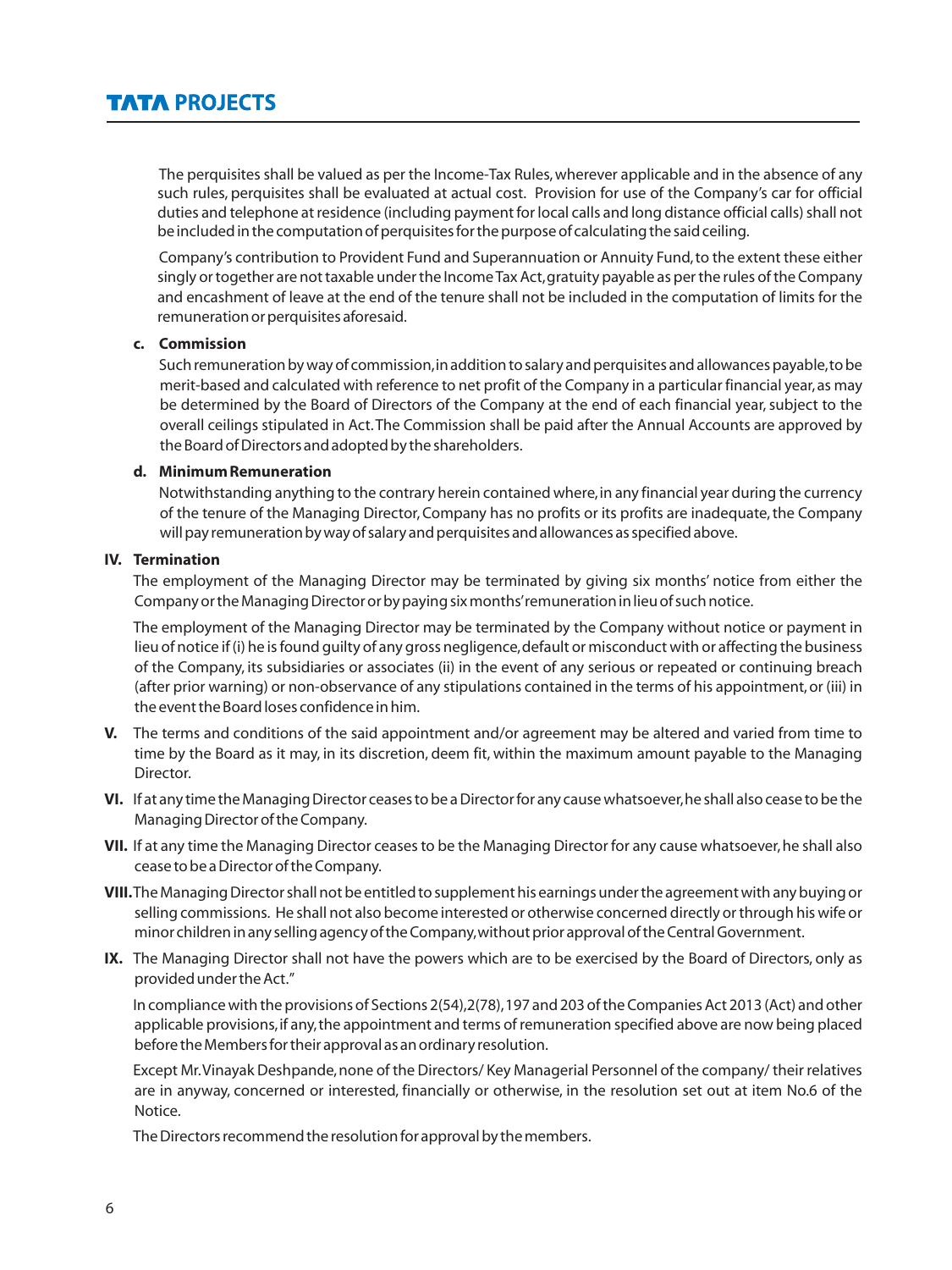

# **ITEM NO.7& 8: Appointment of Mr. Arabinda Guha (DIN 05198785) as Executive Director**

Based on recommendations of Nomination and Remuneration Committee in its meeting held on 21st April 2017,the Board of Directors at their meeting held on 12th May 2017, recommended the appointment of Mr. Arabinda Guha (DIN 05198785)as Executive Director of the Company.

Mr Arabinda Guha is a Mechanical Engineer (1979) with Masters in Project Engineering from BITS Pilani (1983)and also holds PGDIM from IIM- Calcutta (1986). He has about three decades of industry experience during which he has played different roles in diverse industries. He is currently designated as Chief Operating Officer - Industrial Infrastructure.His core work experience is in the engineering and projects management area.

A Notice along with a deposit of Rs 1,00,000/- (Rupees One Lakh Only) as required under Section 160(1) of the Companies Act,2013 has been received from a member proposing the appointment of Mr Arabinda Guha as Director of the Company.

The principal terms and conditions of appointment of **Mr. Arabinda Guha as Executive Director** *inter alia* contain the following.

**I.** Subject to supervision and control of the Board of Directors of the Company,Executive Director shall be in charge of affairs of the Company and exercise such functions and powers as may be entrusted to him by the Board of Directors from time to time.

#### **II Period of Agreement: For an initial period of 2 years effective from 1stJuly 2017.**

## **III. Remuneration:**

#### **a. Remuneration**

Basic salary of Rs6.00Lakhs per month.The annual merit-based increments which will be effective 1st April each year will be decided by the Board,taking into account the Company's performance as well.He shall be entitled for Long Term Incentive Plan (LTIP) as per company policy.

### **b. Benefits,Perquisites & Allowances**

In addition to the salary and commission payable,the Executive Director shall also be entitled to perquisites and allowances as under:

A. Rent-free residential accommodation (furnished or otherwise)

The Company bearing the cost of repairs, maintenance, society charges and utilities (e.g., gas, electricity and water charges) for the said accommodation

OR

House Rent, House Maintenance and Utility Allowances aggregating to 85% of the basic salary. (in case residential accommodation is not provided by the Company)

- B. Hospitalization,Transport,Telecommunication and other facilities:
	- (i) Hospitalization and major medical expenses for self,spouse and dependent (minor) children;
	- (ii) Car,with driver provided,maintained by the Company for official and personal use
	- (iii) Telecommunication facilities including broadband,internet and fax
	- (iv) Housing Loan as per the Rules of the Company
- C. Other perquisites and allowances given below subject to a maximum of 55% of the annual salary; The categories of perquisites / allowances to be included within the 55% limit shall be

| SI. No. | <b>Particulars</b>                  |                            | Percentage |
|---------|-------------------------------------|----------------------------|------------|
| a       | Allowances                          |                            | 33.34%     |
| b       | Leave Travel Concession / Allowance |                            | 8.33%      |
|         | Medical allowance                   |                            | 8.33%      |
| d       | Personal Accident Insurance         |                            | 5.00%      |
| e       | Club Membership fees                | actual subject to a cap of |            |
|         | Total                               |                            | 55.00%     |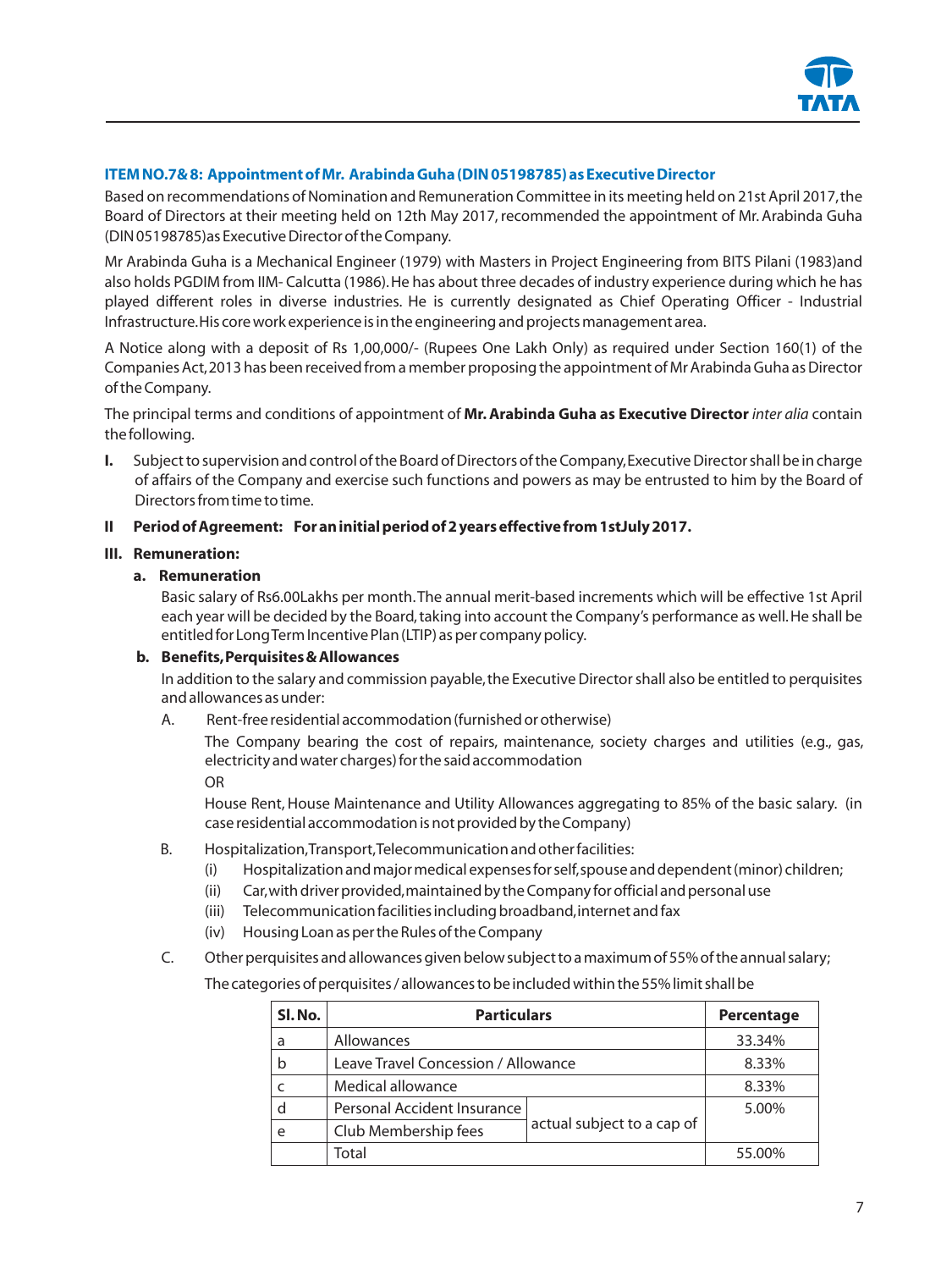The perquisites shall be valued as per the Income-Tax Rules,wherever applicable and in the absence of any such rules,perquisites shall be evaluated at actual cost. Provision for use of the Company's car for official duties and telephone at residence (including payment for local calls and long distance official calls) shall not be included in the computation of perquisites for the purpose of calculating the said ceiling.

Company's contribution to Provident Fund and Superannuation or Annuity Fund,to the extent these either singly or together are not taxable under the Income Tax Act and gratuity payable as per the rules of the Company and encashment of leave at the end of the tenure shall not be included in the computation of limits for the remuneration or perquisites aforesaid.

#### **c. Commission**

Such remuneration by way of commission, in addition to salary and perquisites and allowances payable,to be merit-based and calculated with reference to net profit of the Company in a particular financial year, as may be determined by the Board of Directors of the Company at the end of each financial year,subject to the overall ceilings stipulated in Act.The Commission shall be paid after the Annual Accounts are approved by the Board of Directors and adopted by the shareholders.

#### **d. Minimum Remuneration**

Notwithstanding anything to the contrary herein contained,where in any financial year during the currency of the tenure of the Executive Director, Company has no profits or its profits are inadequate, the Company will pay remuneration by way of salary and perquisites and allowances as specified above.

#### **IV. Termination**

The employment of the Executive Director may be terminated by giving six months' notice from either the Company or the Executive Director or by paying six months'remuneration in lieu of such notice.

The employment of the Executive Director may be terminated by the Company without notice or payment in lieu of notice if (i) he is found guilty of any gross negligence,default or misconduct with or affecting the business of the Company, its subsidiaries or associates (ii) in the event of any serious or repeated or continuing breach (after prior warning) or non-observance of any stipulations contained in the terms of his appointment,or (iii) in the event the Board loses confidence in him.

- **V.** The terms and conditions of the said appointment and/or agreement may be altered and varied from time to time by the Board as it may, in its discretion, deem fit, within the maximum amount payable to the Executive Director.
- **VI.** If at any time the Executive Director ceases to be a Director for any cause whatsoever,he shall also cease to be the Executive Director of the Company.
- **VII.** If at any time the Executive Director ceases to be the Executive Director for any cause whatsoever, he shall also cease to be a Director of the Company.
- **VIII.** The Executive Director shall not be entitled to supplement his earnings under the agreement with any buying or selling commissions. He shall not also become interested or otherwise concerned directly or through his wife or minor children in any selling agency of the Company,without prior approval of the Central Government.
- **IX.** The Executive Director shall not have the powers which are to be exercised by the Board of Directors only as provided under the Act."

In compliance with the provisions of Sections 2(54),2(78),197 and 203 of the Companies Act 2013 (Act) and other applicable provisions,if any,the appointment and terms of remuneration specified above are now being placed before the Members for their approval as an ordinary resolution.

None of the Directors/ Key Managerial Personnel of the company/ their relatives are in, anyway, concerned or interested,financially or otherwise,in the resolution set out at item No's.7 and 8 of the notice.

The Directors recommend the resolution for approval by the members.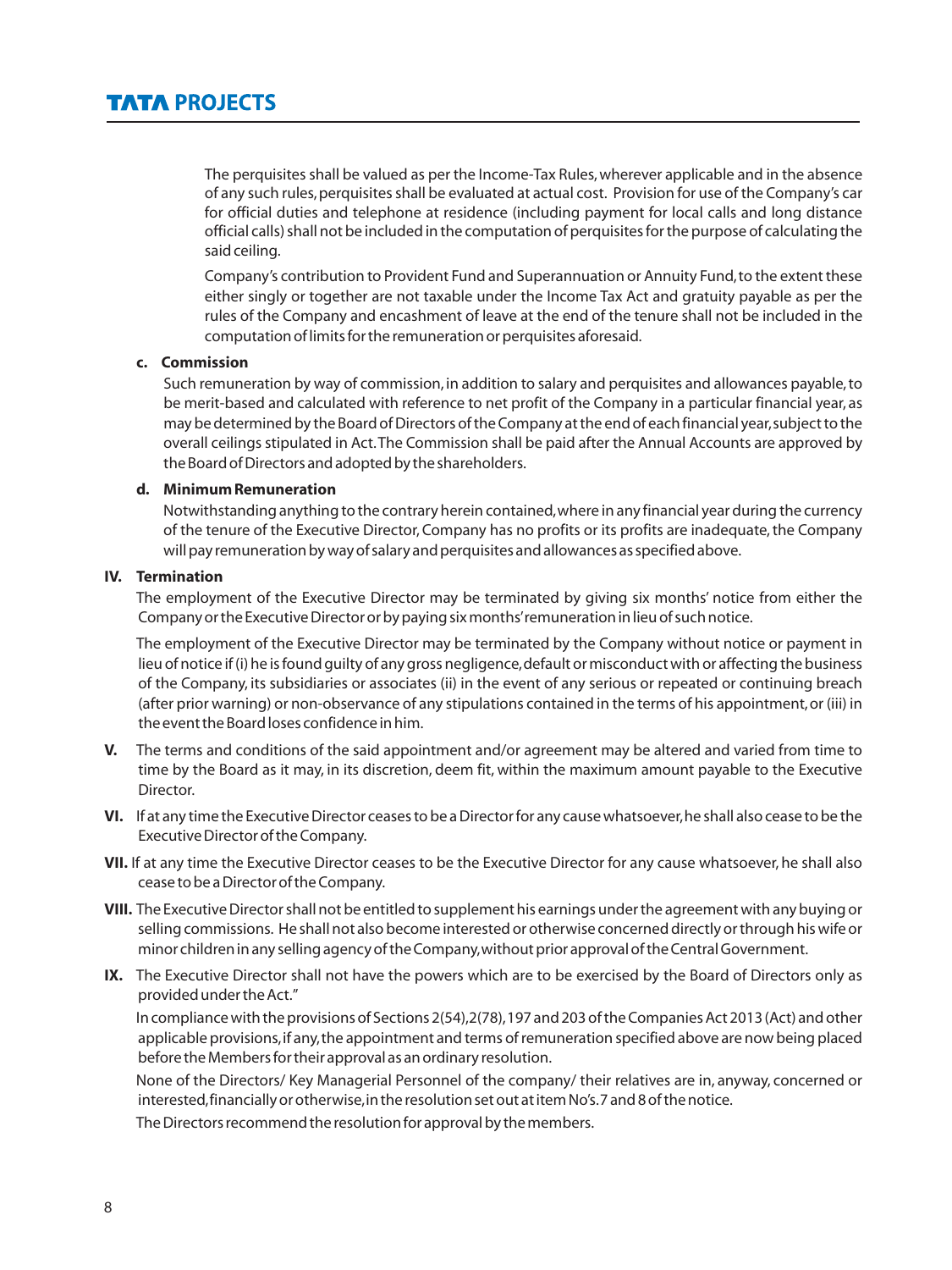

# **ITEM NO.9: Remuneration to Cost Auditors for financial year ended 31st March 2018**

The Board approved the appointment of M/s Sarabhayya & Associates, Cost Accountants bearing Firm Registration Number 101024, as Cost Auditors of the Company to conduct audit of cost records for the year ending 31stMarch 2018at a remuneration of Rs.90,000/- (Ninety thousand only) with reimbursement of conveyance expenses at actual and service tax/ GST as applicable.

In accordance with provisions of Section 148 of the Companies Act 2013 and Companies (Audit and Auditors) Rules, 2014,remuneration payable to cost auditors has to be ratified by shareholders of the company.

Accordingly consent of the members is sought for passing an ordinary resolution as set out at item No.9 of the notice for ratification of remuneration payable to Cost Auditors for the financial year ending 31st March 2018.

None of the Directors/ Key Managerial Personnel of the company/ their relatives are in, anyway concerned or interested,financially or otherwise,in the resolution set out at item No.9 of the notice.

The Directors recommend the resolution for approval by the members.

#### **ITEM NO.10: Amendments to Clause IIIA (Main Objects) Of Memorandum of Association of the company**

In view of new emerging business opportunities in the similar line of business in which your company operates, it is proposed to supplement the existing Main Objects by restating/ elaborating clause IIIA of existing Main objects of Memorandum of Association as provided in the Item No.10 of the accompanying notice.

Approval of the members by way of special resolution is sought in terms of Section 13 of the Companies Act,2013 for such restatement of Main Objects clause IIIA of the Memorandum of Association of the company.

None of the Directors/ Key Managerial Personnel of the company/ their relatives are in, any way concerned or interested,financially or otherwise,in the resolution set out at item No.10 of the notice.

The Directors recommend the resolution for approval by the members.

#### **ITEM NO.11: Alteration of Articles of Association of the company**

The Ministry of Corporate Affairs (MCA) notified most of the sections of the Companies Act, 2013('the Act') which replace the provisions of the Companies Act,1956.The MCA also notified the rules pertaining to the further notified sections. In order to bring Chapter - 1 of Articles of Association of the Company in line with provisions of the Act, the company recommends that the shareholders adopt the proposed Chapter - 1 of Articles of Association of the Company ('new Articles') in substitution of Chapter -1 of existing AoA.

None of the Directors/ Key Managerial Personnel of the company/ their relatives are in, any way concerned or interested,financially or otherwise,in the resolution set out at item No.11 of the notice.

The Directors recommend the resolution for approval by the members.

# **ITEM NO.12: Approval of the limits for the Loans,Guarantees and Investment by the Company as per Section 186 of the Companies Act,2013**

As part of requirement under various Contracts of the company and also to achieve long term strategic and business objectives, Company proposes to invest in other bodies corporate or grant loans, give corporate guarantees or provide securities to other persons or other body corporate as and when required. Pursuant to the provisions of section 186(3) of the Companies Act, 2013 and rules made there under, the Company needs to obtain prior approval of shareholders / members by way of special resolution passed at the General Meeting in case the amount of investment,loan,guarantee or security proposed to be made is more than sixty percent of the paid up share capital, free reserves and securities premium account or one hundred percent of free reserves and securities premium account,whichever is higher.

Accordingly, the Board of Directors of the Company proposes to seek approval of shareholders by way of special resolution to authorize the Board to exercise powers for an amount not exceeding Rs. 1500 crore (Rupees One Thousand Five Hundred Crore Only) outstanding at any time not withstanding that such investments, outstanding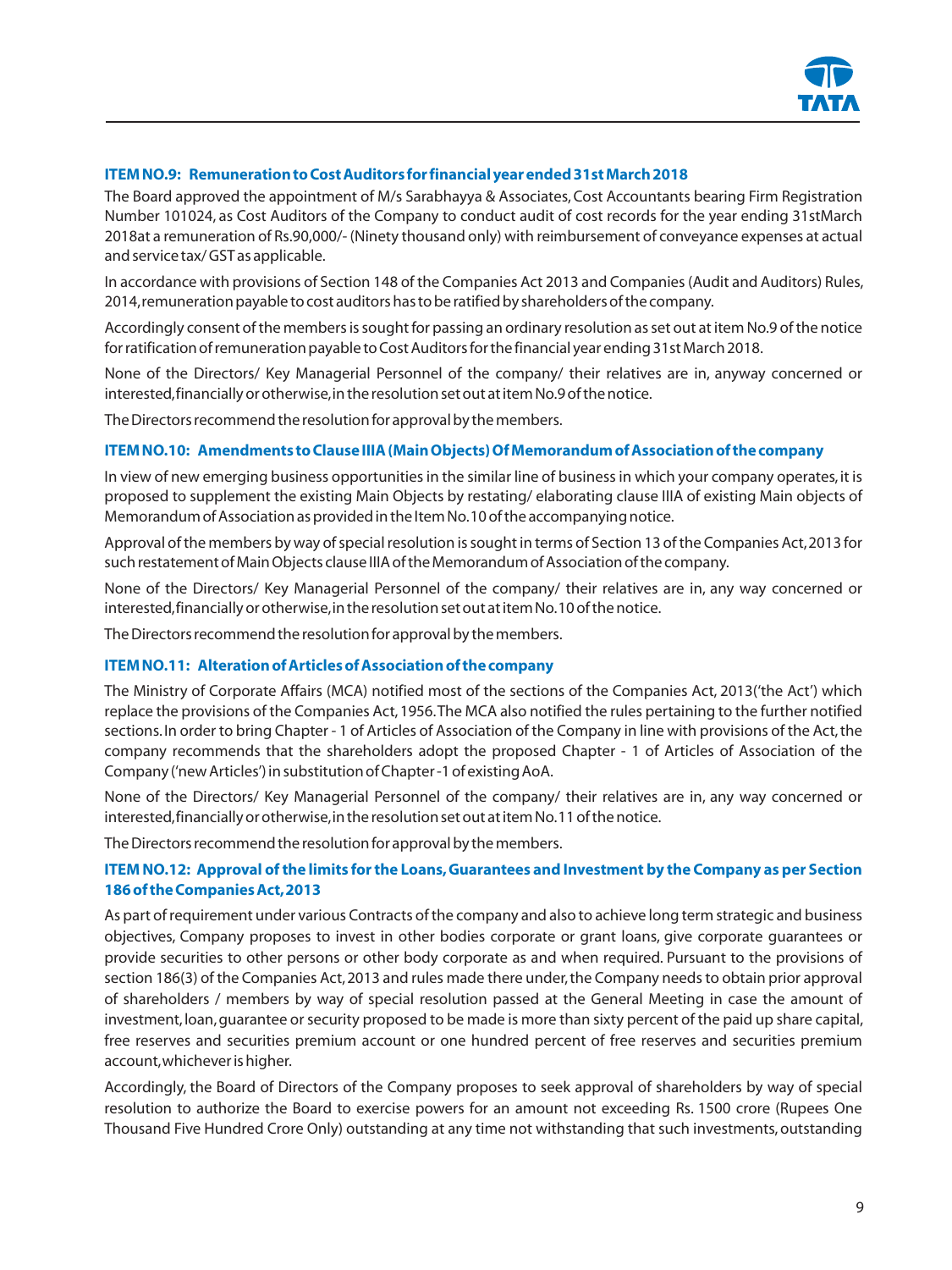# **TATA PROJECTS**

loans given or to be given and guarantees and security provided are in excess of the limits prescribed under Section 186 of the Companies Act,2013.

None of the Directors/ Key Managerial Personnel of the company/ their relatives are in any way concerned or interested,financially or otherwise,in the resolution set out at Item No 12 of the notice.

The Directors recommend the resolution for approval by the members.

By Order of the Board of Directors

Dated: 8<sup>th</sup> June 2017

# **Registered Office:**

Mithona Towers-1, 1-7-80 to 87<br> **Prenderghast Road, Secunderabad-500 003 Dr. A. Raja Mogili**<br>
Company Secretary Prenderghast Road, Secunderabad-500 003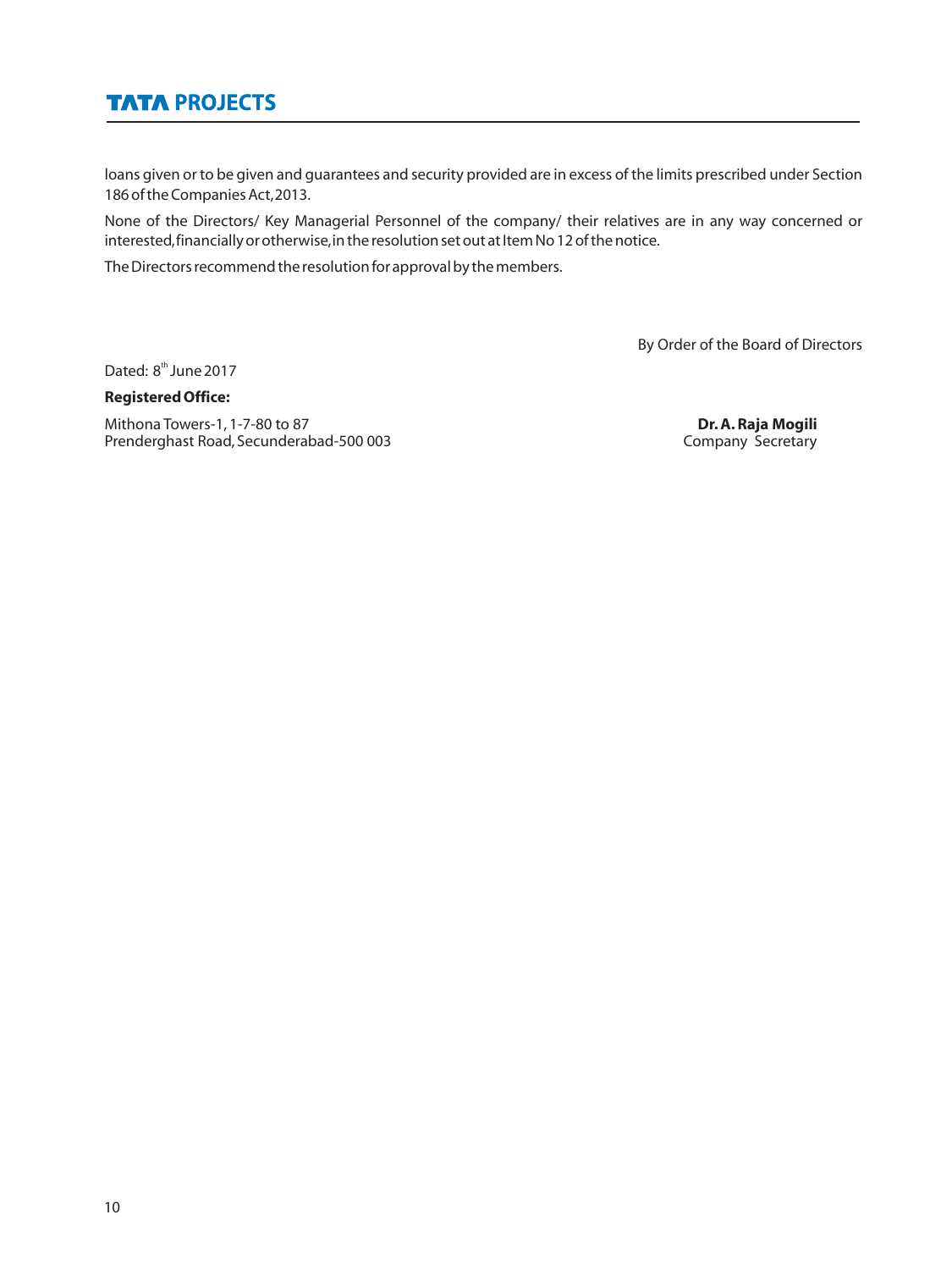

# **TATA PROJECTS LIMITED**

Registered Office: Mithona Towers-1, 1-7-80 to 87, Prenderghast Road, Secunderabad - 500 003

# **th 38 Annual General Meeting**

**Form No. MGT-11**

#### **Proxy form**

[Pursuant to section 105(6) of the Companies Act, 2013 and rule 19(3) of the Companies (Management and Administration) Rules, 2014]

| : U45203TG1979PLC057431<br>$:$ TATA PROJECTS LIMITED<br>: Mithona Towers-1, 1-7-80 to 87, Prenderghast Road, Secunderabad - 03<br>٠ |  |  |  |  |  |  |
|-------------------------------------------------------------------------------------------------------------------------------------|--|--|--|--|--|--|
|                                                                                                                                     |  |  |  |  |  |  |
| I/We, being the member (s) of shares of the above named company, hereby appoint                                                     |  |  |  |  |  |  |
| Name:<br>$1_{-}$<br>Address:<br>E-mail Id:                                                                                          |  |  |  |  |  |  |
|                                                                                                                                     |  |  |  |  |  |  |

2. Name:…………………… Address:…………………… E-mail Id:…………………… Signature:……………………,

as my/our proxy to attend and vote (on a poll) for me/us and on my/our behalf at the 38thAnnual General Meeting of the Company, to be held on the 23<sup>rd</sup> day of June 2017 at 11.00 a.m. at the Registered Office of the Company, situated at Mithona Towers-1,1-7-80 to 87,Prenderghast Road,Secunderabad-500 003 and at any adjournment thereof in respect of such resolutions as are indicated below:

| <b>Resolutions</b>                                                                                                                                                                                                                       | <b>Type of resolution For Against</b> |
|------------------------------------------------------------------------------------------------------------------------------------------------------------------------------------------------------------------------------------------|---------------------------------------|
| To receive, consider and adopt the Audited Profit<br>1.<br>and Loss Account for the year ended 31 <sup>st</sup> March 2017<br>and Balance Sheet as at that date together with the<br>Reports of Board of Directors and Auditors thereon. | Ordinary                              |
| To declare Dividend.<br>2 <sub>1</sub>                                                                                                                                                                                                   | Ordinary                              |
| To appoint a Director in place of Mr. Padmanabh Sinha (DIN: 0010)<br>3.<br>who retires by rotation and being eligible offers himself for re-appointment.                                                                                 | Ordinary                              |
| To appoint a Director in place of Mr. Rajit H Desai (DIN: 06824201)<br>4.<br>who retires by rotation and being eligible offers himself for re-appointment.                                                                               | Ordinary                              |
| <b>Appointment of Statutory Auditors</b><br>5.                                                                                                                                                                                           | Ordinary                              |
| Re-appointment of Mr. Vinayak K Deshpande (DIN 00036827)<br>6.<br>as the Managing Director                                                                                                                                               | Ordinary                              |
| Appointment of Mr. Arabinda Guha (DIN 05198785) as Director<br>7.                                                                                                                                                                        | Ordinary                              |
| Appointment of Mr. Arabinda Guha<br>8.<br>(DIN 05198785) as the Executive Director                                                                                                                                                       | Ordinary                              |
| Remuneration to Cost Auditors for<br>9.<br>financial year ended 31 <sup>st</sup> March 2018                                                                                                                                              | Ordinary                              |
| 10. Amendments to Clause IIIA<br>(Main Objects) of Memorandum of Association of the company                                                                                                                                              | Special                               |
| 11. Alteration of Articles of Association of the company                                                                                                                                                                                 | Special                               |
| 12. Approval of the limits for the Loans, Guarantees and Investment<br>by the Company as per Section 186 of the Companies Act, 2013                                                                                                      | Special                               |
| Signed this day of 2017                                                                                                                                                                                                                  |                                       |
| Signature of shareholder                                                                                                                                                                                                                 | Affix                                 |
| Signature of Proxy holder(s)                                                                                                                                                                                                             | Revenue<br>Stamp                      |

X

X